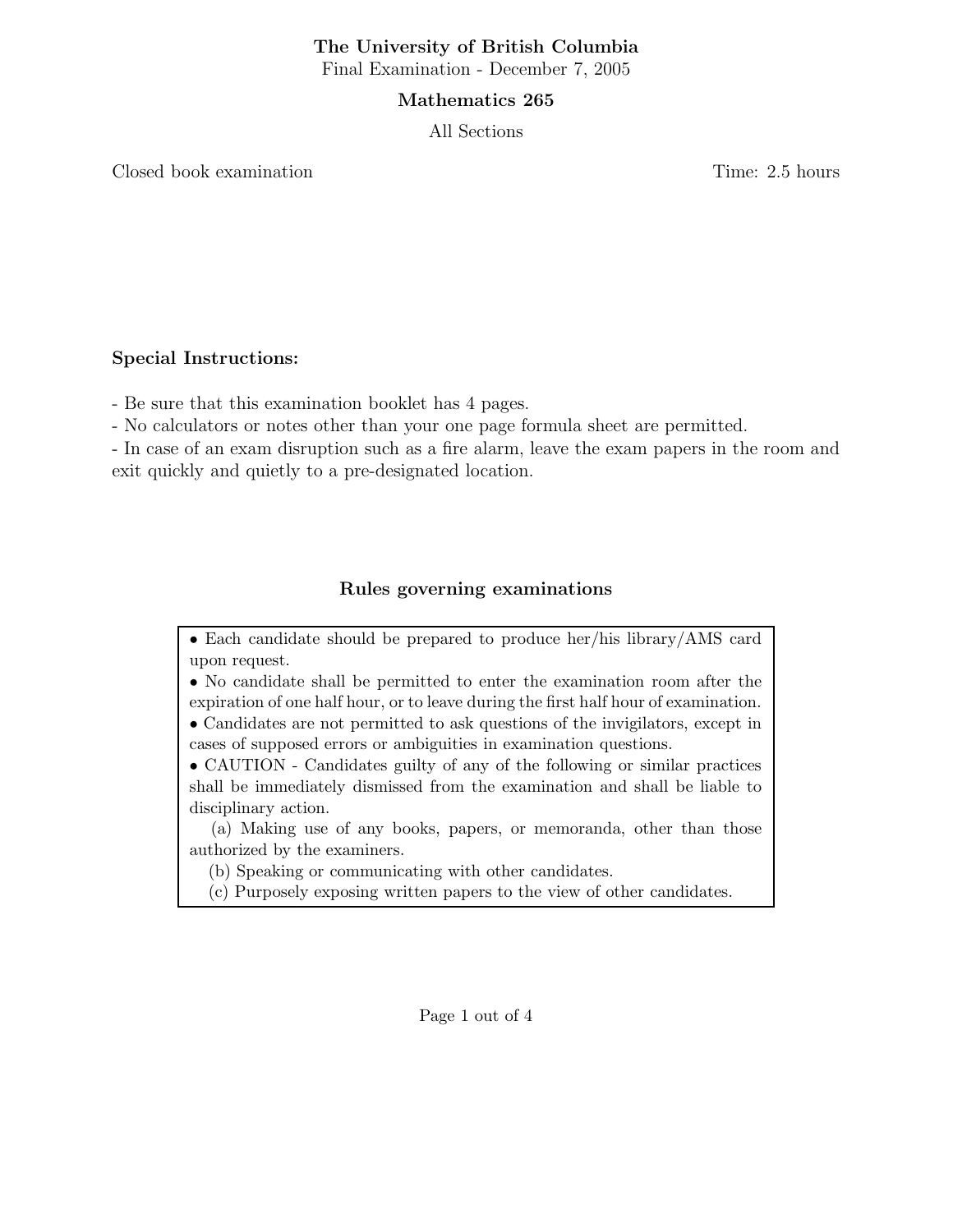- (a) Draw a direction field for this ODE.
- (b) Without solving the equation, determine  $\lim_{t\to\infty} y(t)$  if  $y(t)$  is a solution of this ODE with
	- i.  $y(0) = 0$ , ii.  $y(0) = 2$ , iii.  $y(0) = -1$ .
- 2. [10] Consider the ODE

$$
(t-1)\frac{dy}{dt} = \frac{2t}{t+1} + 1,
$$

Find the solution of this differential equation that satisfies  $y(0) = 0$ . Determine the largest interval in which your solution is valid.

3. [20] Consider the initial value problem

$$
y'' + 4y = g(t) \qquad y(0) = 3, \qquad y'(0) = 1.
$$

- (a) Solve the corresponding homogeneous equation, and prove that the two solutions you have found are a fundamental set of solutions.
- (b) For each of the following cases, what form would you guess for a particular solution  $Y(t)$ , if you were going to use the method of undetermined coefficients? Do not solve the equation!

i. 
$$
g(t) = t^2 e^t
$$
  
ii.  $g(t) = e^t \sin t + t$   
iii.  $g(t) = \cos(2t)$ 

(c) Solve the initial value problem when  $g(t) = 5 \cos(t)$ .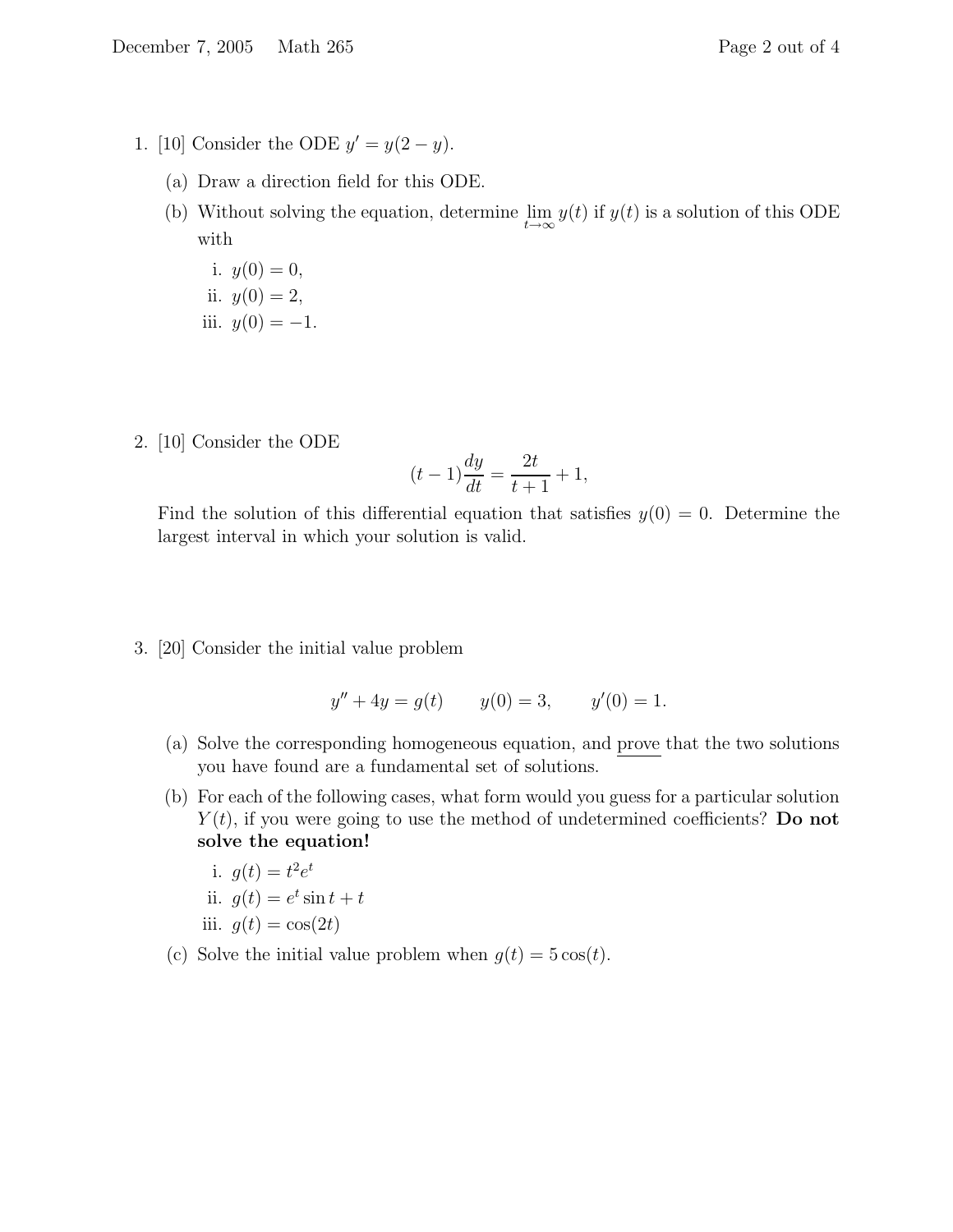- 4. [15] Let  $f(t) = \sin(t)$  and  $g(t) = e^{-2t}$ .
	- (a) Compute  $W(f, g)(t)$ .
	- (b) Are f and g linearly independent on  $(0, 2\pi)$ ? Justify your answer.
	- (c) Can one find an ODE  $y'' + p(t)y' + q(t)y = 0$  where p and q are continuous on  $(0, 2\pi)$  for which both f and g are solutions? Explain.
	- (d) Compute  $h(t) = f \star g$  where " $\star$ " denotes convolution.
- 5. [15] Solve the initial value problem

$$
y'' + 3y' + 2y = (t - 2)u_2(t), \quad y(0) = y'(0) = 0.
$$

What is  $\lim_{t\to\infty} y(t)$ ?

6. [15] Consider the system of first-order ODEs given by

$$
x'_1 = -3x_1 + 4x_2 + 4e^{-t}
$$
  

$$
x'_2 = -x_1 + 2x_2 + 3e^{-t}
$$

- (a) Write this system as a single matrix equation  $\mathbf{x}' = \mathbf{A}\mathbf{x} + \mathbf{g}(t)$ .
- (b) Find the general solution of the homogeneous equation  $\mathbf{x}' = \mathbf{A}\mathbf{x}$ .
- (c) Sketch the trajectory on the  $x_1x_2$ -plane passing through the point  $(x_1, x_2) = (4, 2)$ . Specify a point on the  $x_1x_2$ -plane so that the trajectory passing through this point approaches 0 as  $t \to \infty$ .
- (d) Now, solve the non-homogeneous system  $\mathbf{x}' = \mathbf{A}\mathbf{x} + \mathbf{g}(t)$  with initial conditions  $x_1(0) = 2$  and  $x_2(0) = 4$ .
- 7. [15] Solve the initial value problem

$$
\mathbf{x}' = \begin{bmatrix} 0 & 2 \\ -1 & 2 \end{bmatrix} \mathbf{x}, \quad \mathbf{x}(0) = \begin{bmatrix} 2 \\ 0 \end{bmatrix}.
$$